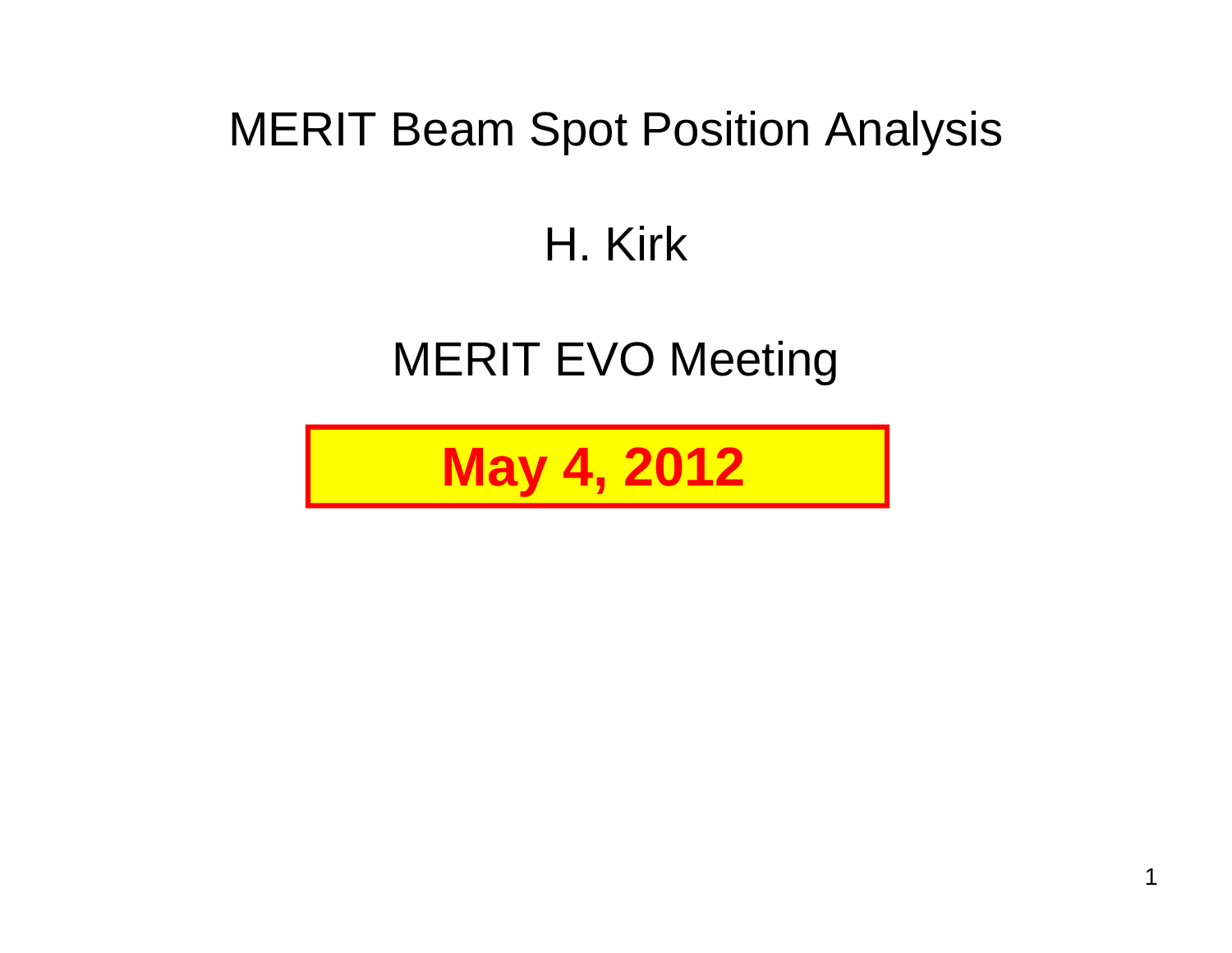# Flag 454

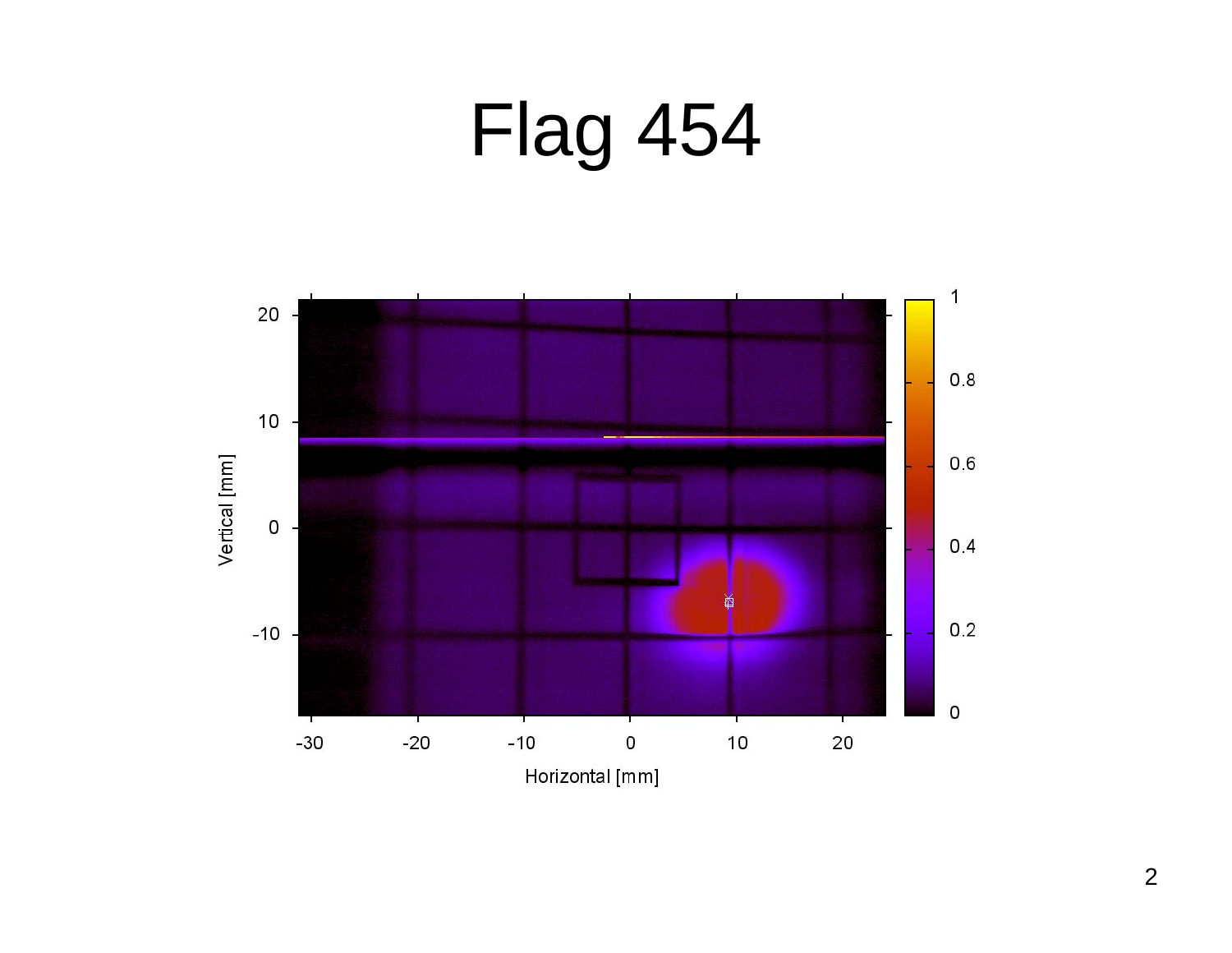# Flag 484

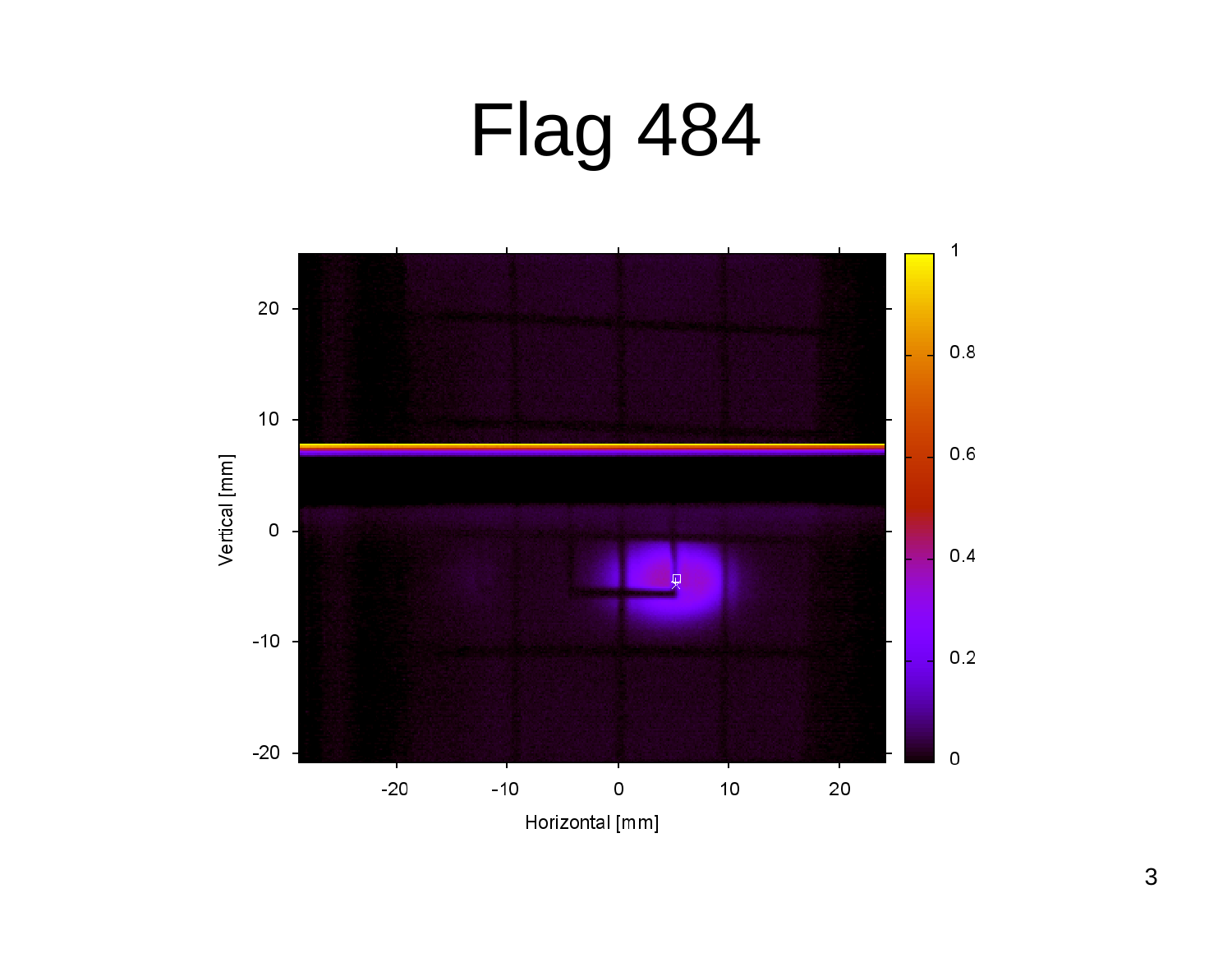# Flag Coordinates

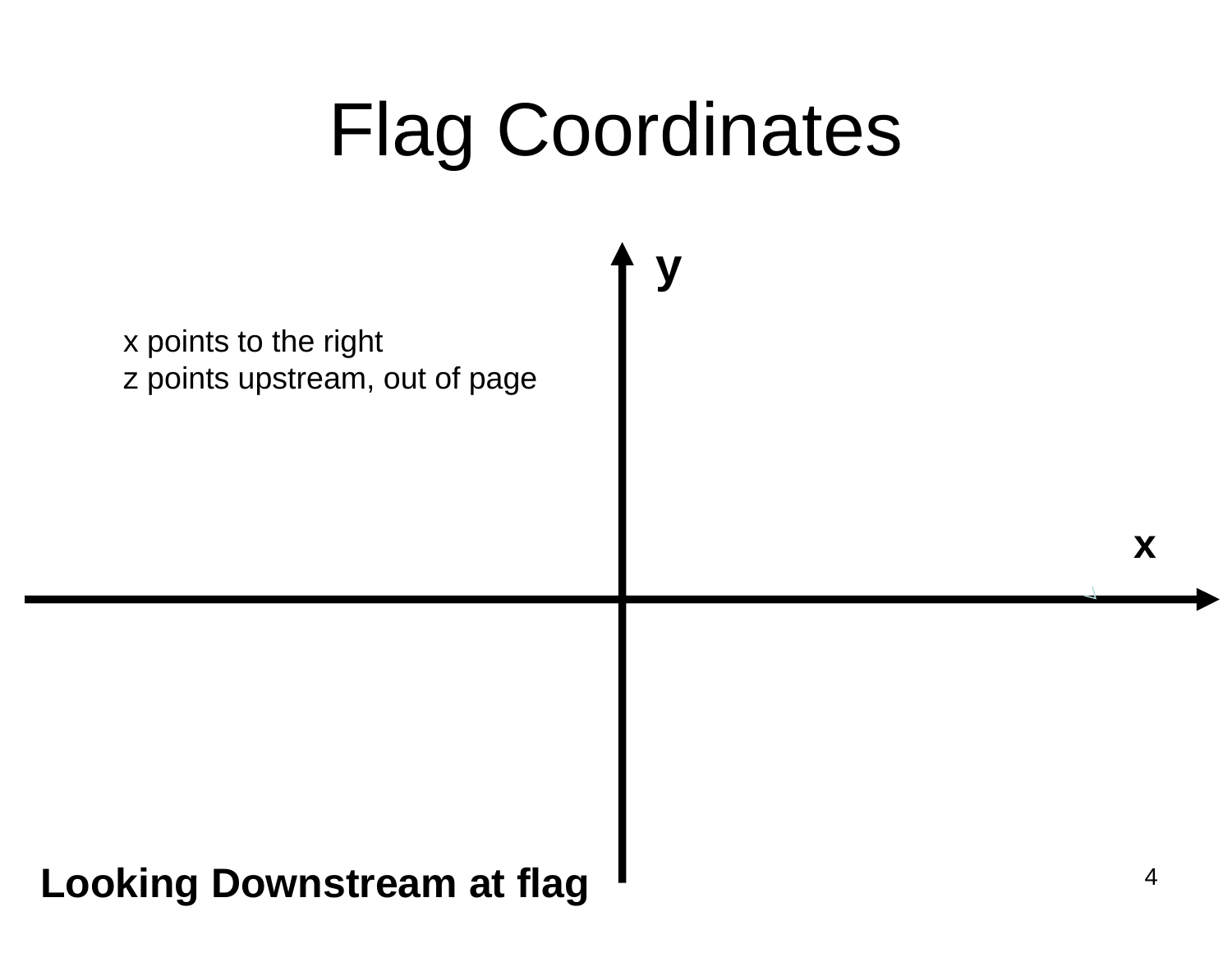### Survey Coordinates

### x points to left z points downstream

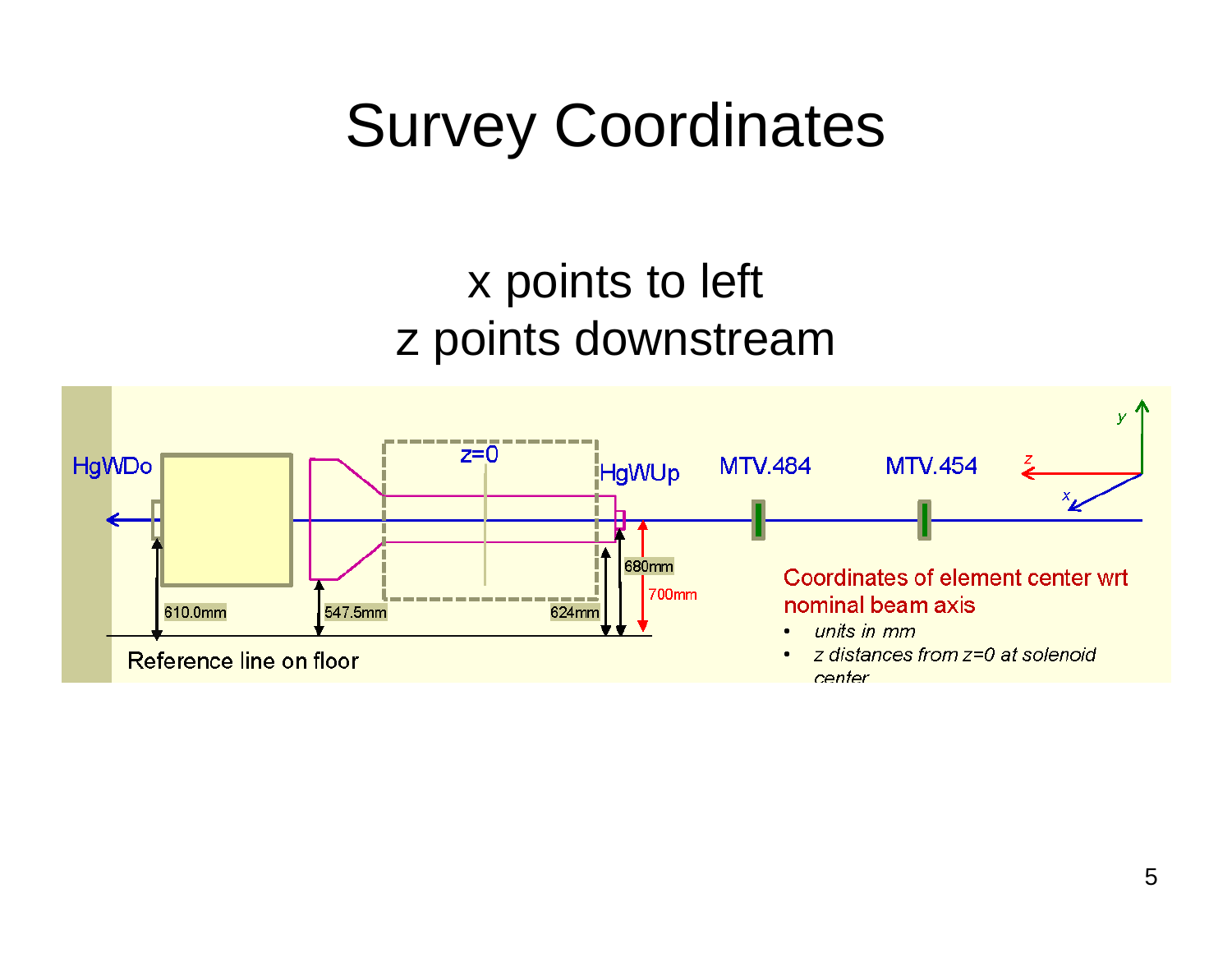# Post-Run Survey

### Values in Survey Coordinates

#### Coordinates of element center wrt nominal beam axis

- units in mm
- z distances from z=0 at solenoid center

| <b>Element</b> | $\{x, y, z\}$           |
|----------------|-------------------------|
| <b>MTV.454</b> | {+8.7,+6.3, -5893.95}   |
| <b>MTV484</b>  | {+13.4, +4.6, -4230.95} |
| HgWUp          | {-1.5,-10.0,-742.95}    |
| HgWDo          | {+57.0, -26.0, +2950.2} |
| Hgz=0          | $\{-1.0, ??, 0.0\}$     |

Possible sign error in Survey: Maybe window coords of window center should be (-1.5,10)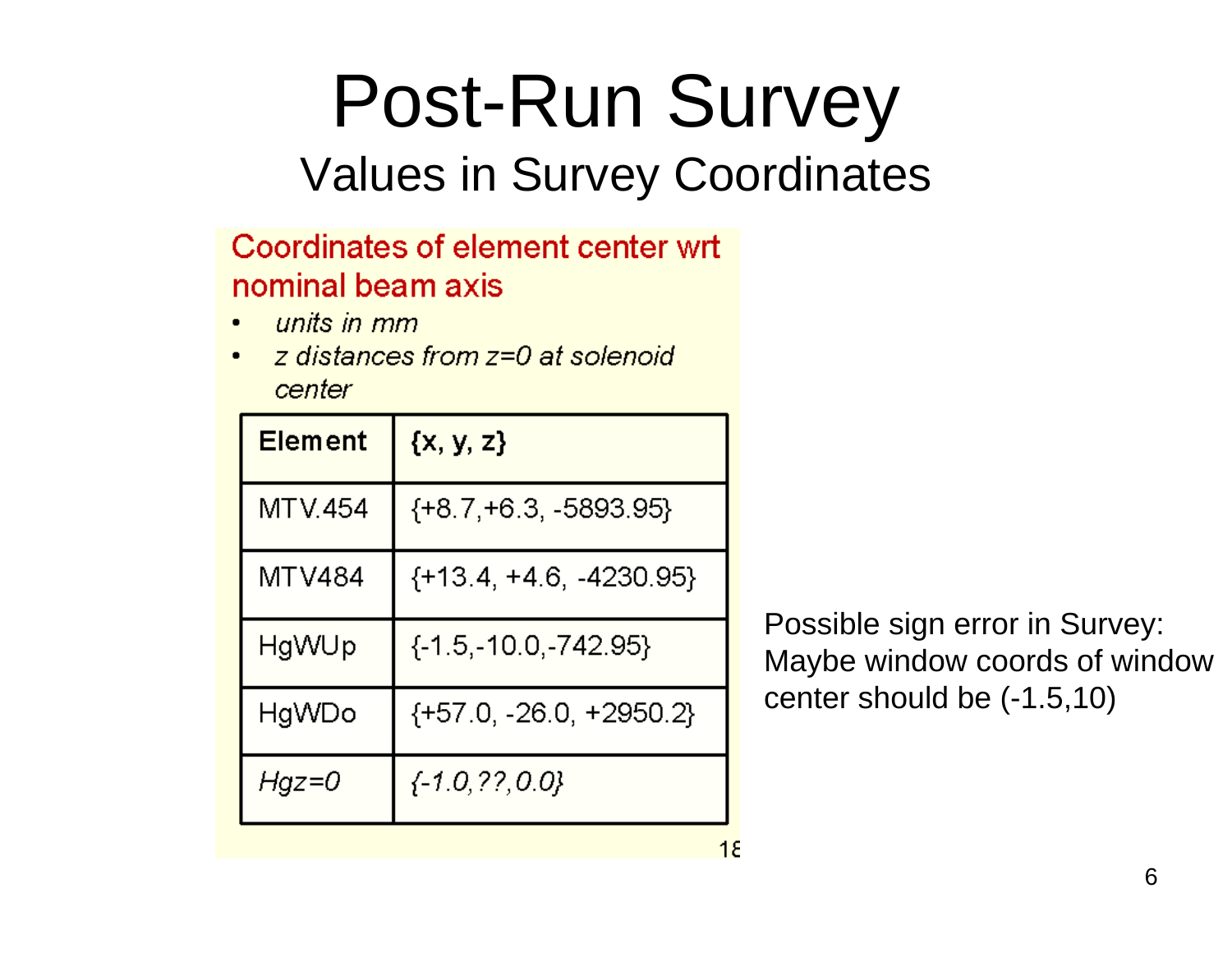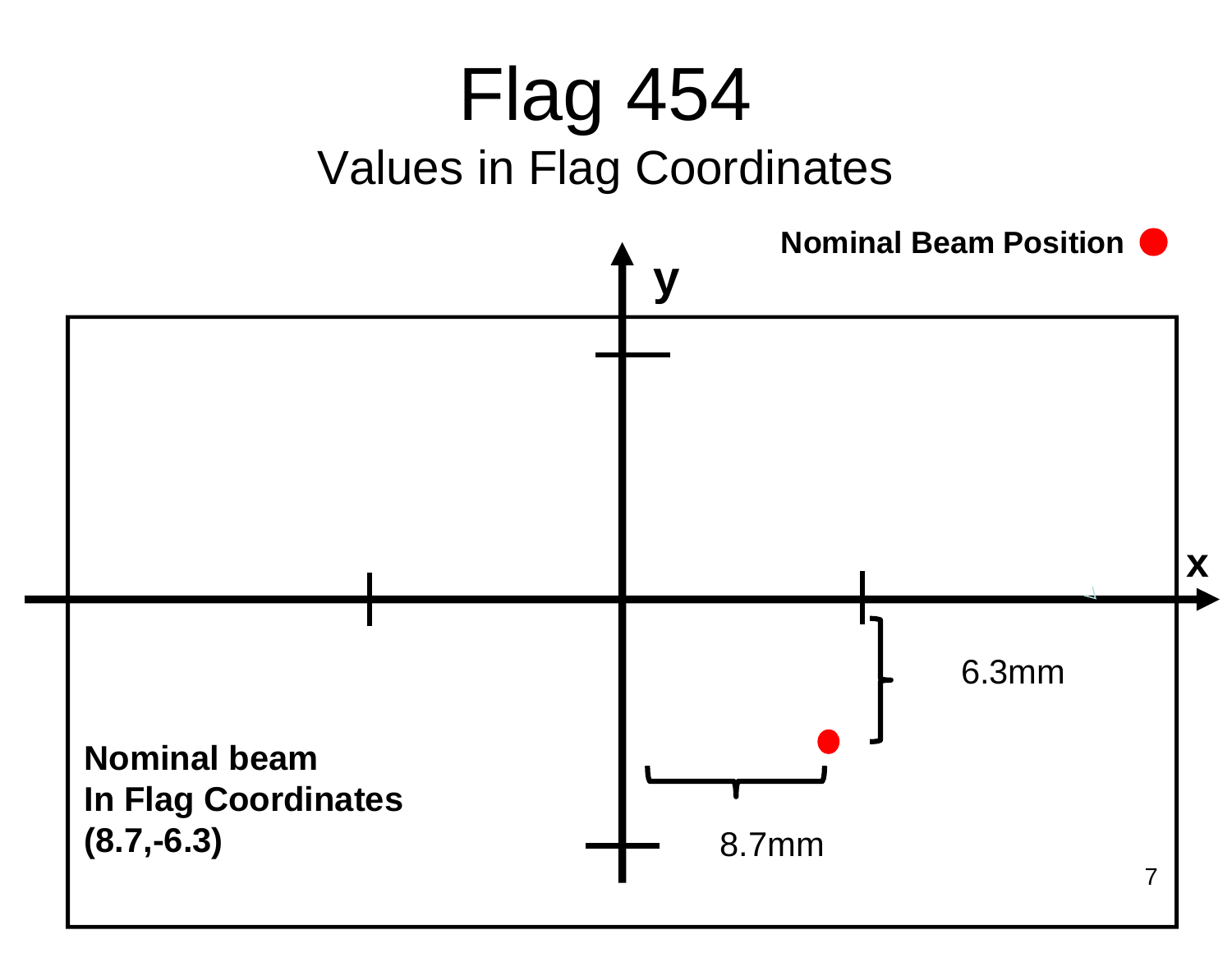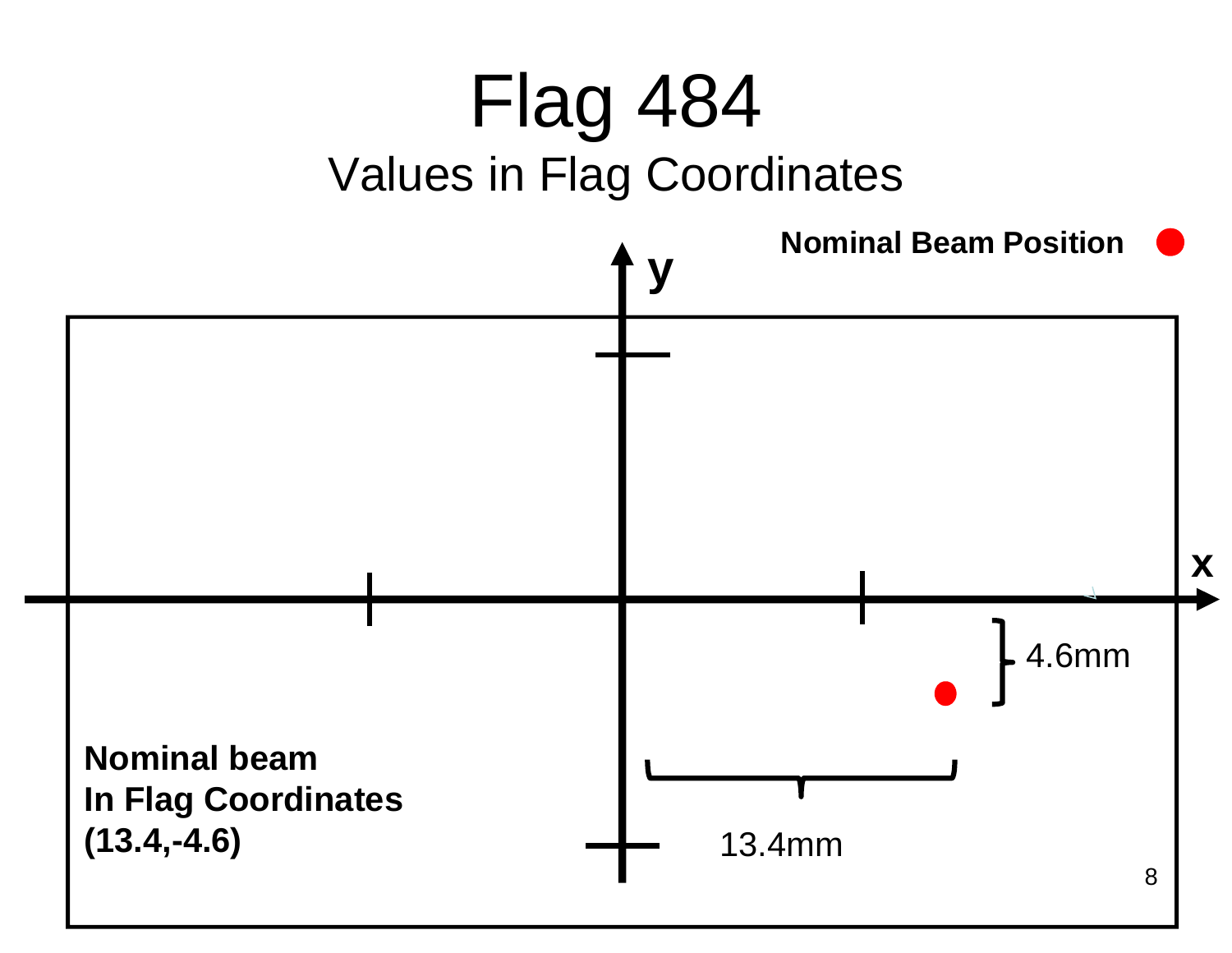### Ilias's Rendering



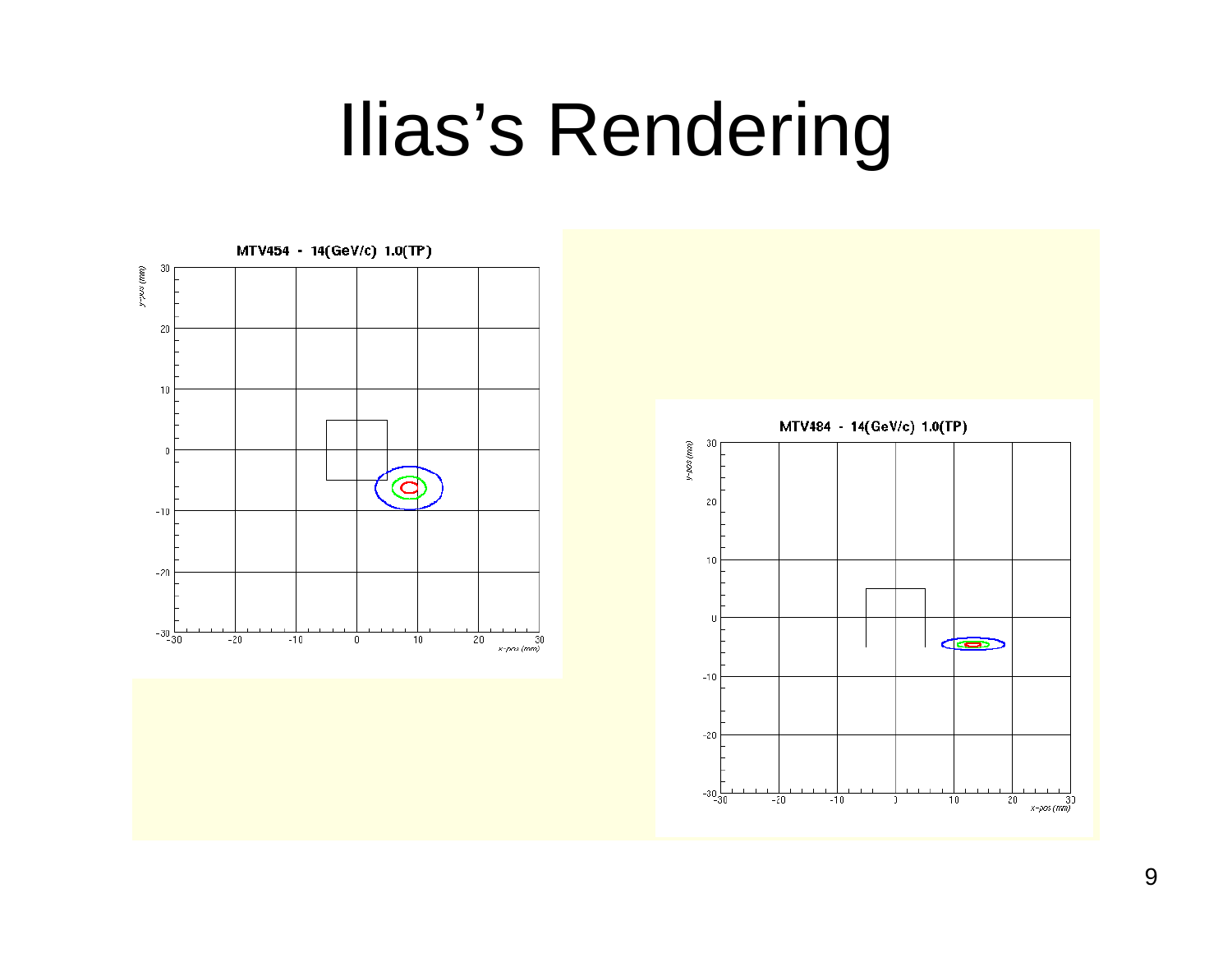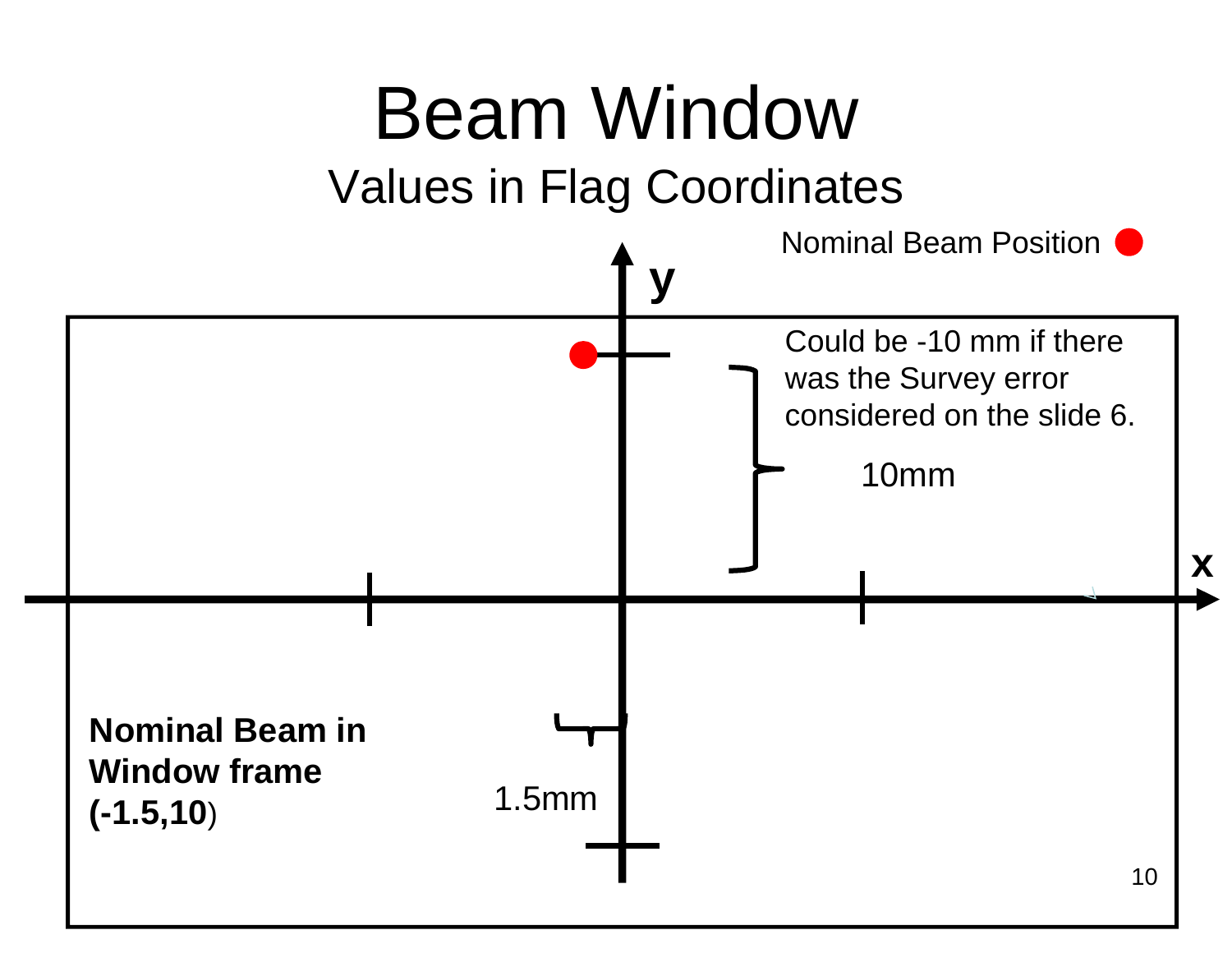### Ilias's Window/Beam Position



Seems to have assumed therewas the sign error considered on slide 6.

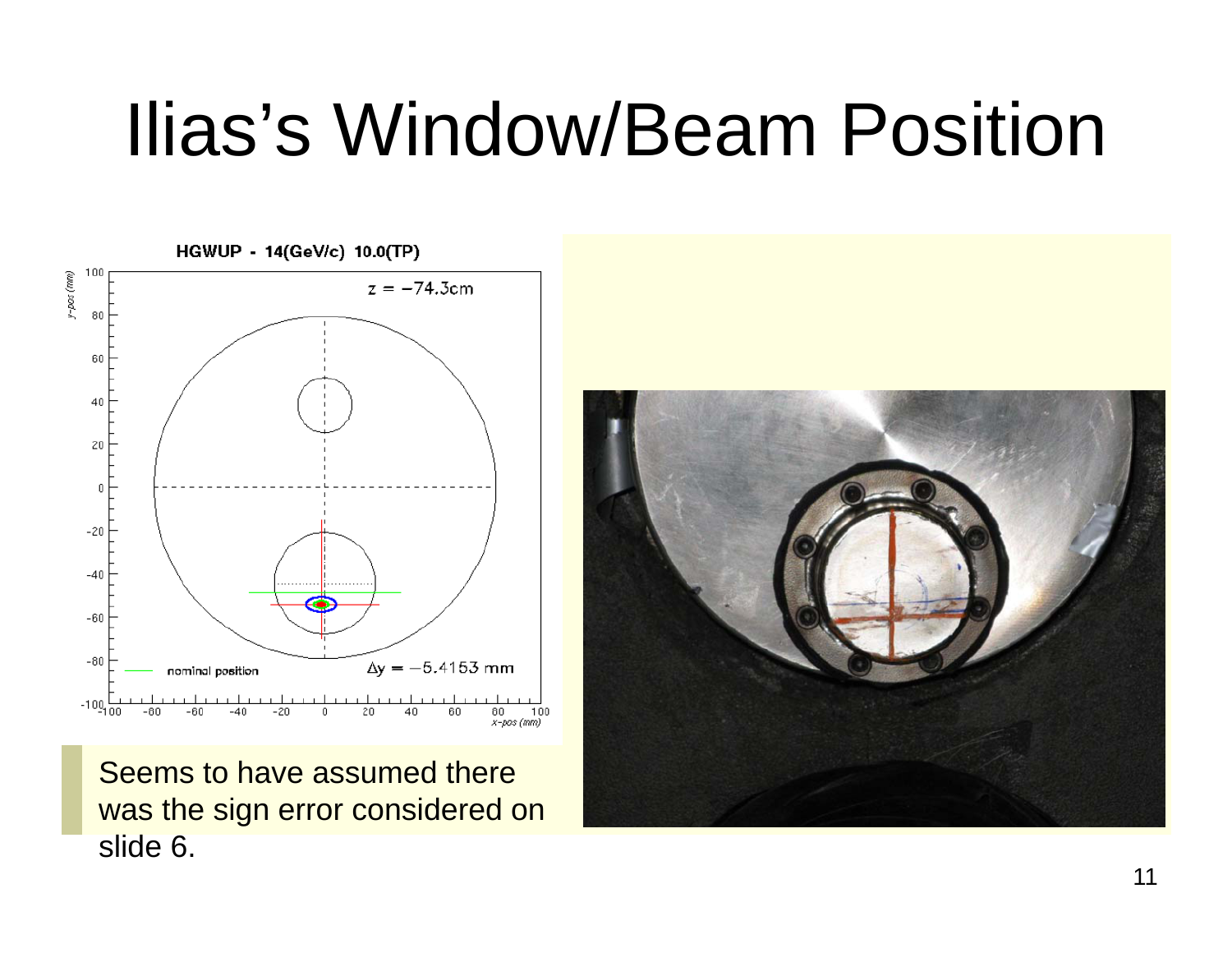### Beam Commissioning

Here, and in the rest of this note, measurements of the beam spot position in Flag Coordinates are by Hee Jin Park

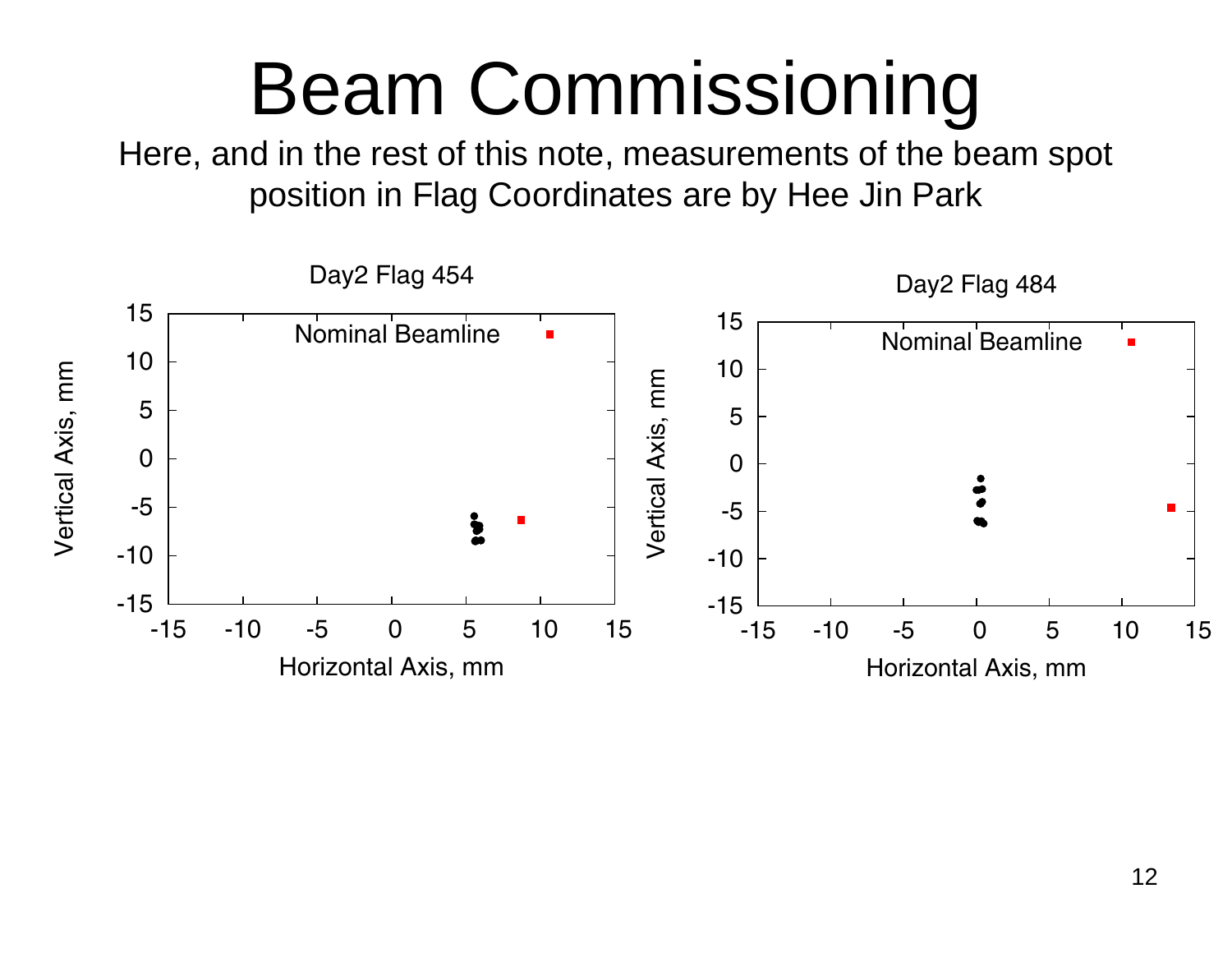### Calculated Beam Angles

Beam Angles



Beam Angle, mrad Beam Angle, mrad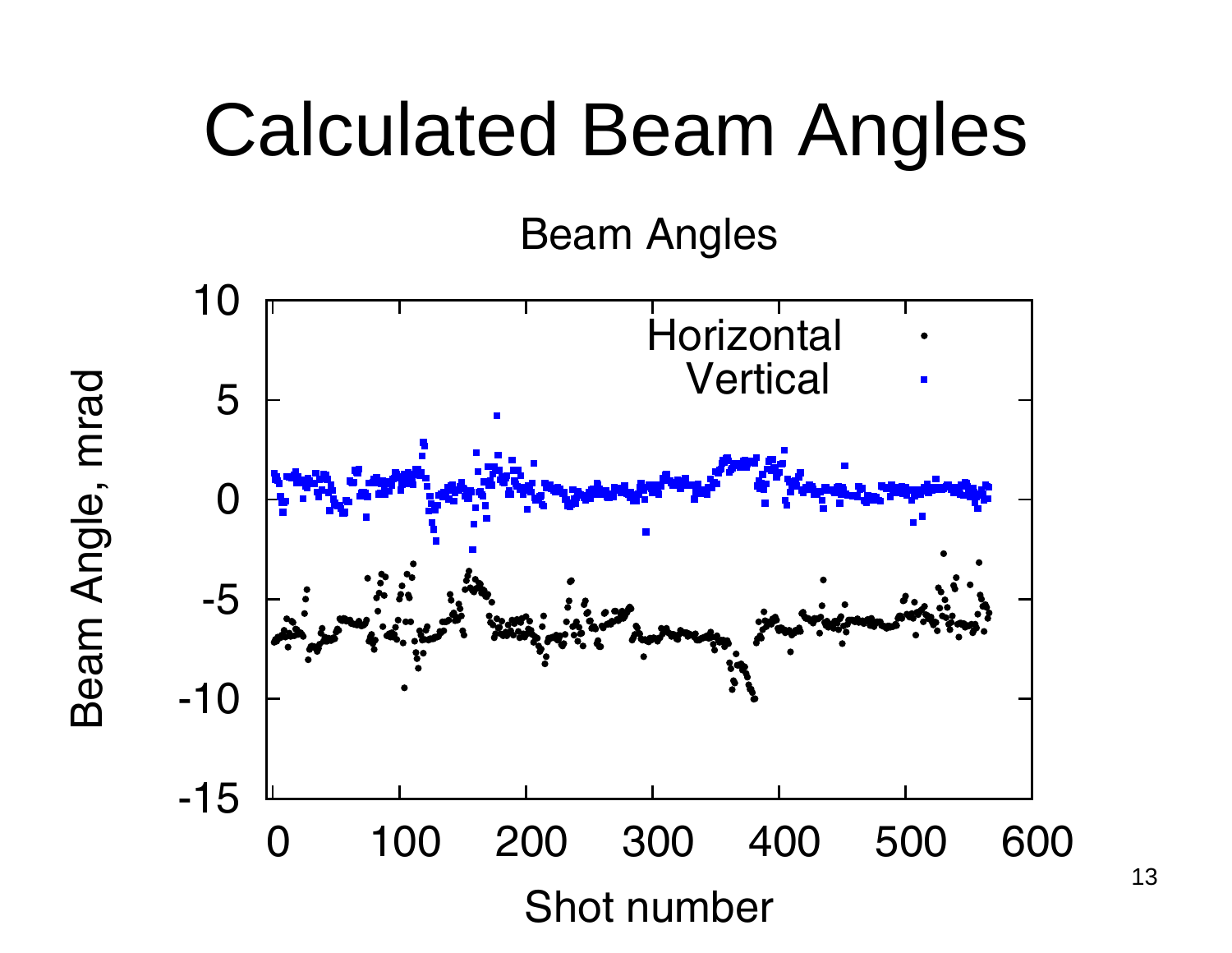### Calculated Beam at Window

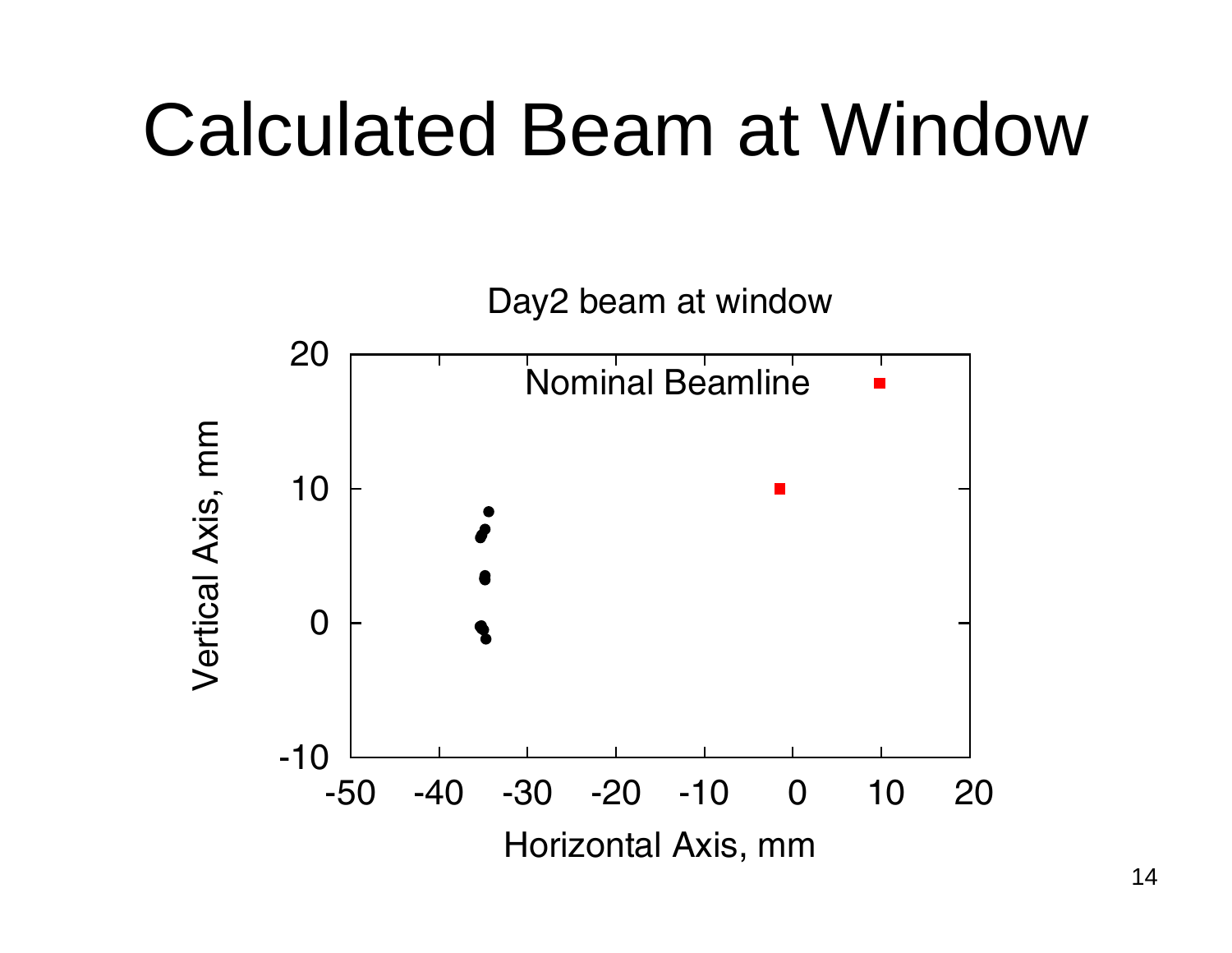# Beam Positions - I

Let:

 $\mathsf{x}_{\mathtt{1},\mathtt{V}_{\mathtt{1}}},$   $\mathsf{z}_{\mathtt{1}}$  be the beam coordinates at flag 454 relative to the nominal beam line;

 $\mathsf{x}_{2\text{,}}\, \mathsf{y}_{2\text{,}}\, \mathsf{z}_{2}$  be the beam coordinates at flag 484 relative to the nominal beam line;

 $\mathsf{x}_{3\mathbf{,}}\, \mathsf{y}_{3\mathbf{,}}\, \mathsf{z}_{3}$  be the beam coordinates at the beam window relative to the nominal beam line.

Define:

 $\mathsf{x}_\mathsf{b}$ ,  $\mathsf{y}_\mathsf{b}$  to be the coordinates of the nominal beam relative to the flag axes;

 $\mathsf{x}_{\mathsf{m}},\, \mathsf{y}_{\mathsf{m}}$  is the measured beam position relative to the overlaid grid at each flag;

 $\mathsf{x}_{\textup{o}},\mathsf{y}_{\textup{o}}$  is the measured flag origin relative to the overlaid grid at each flag.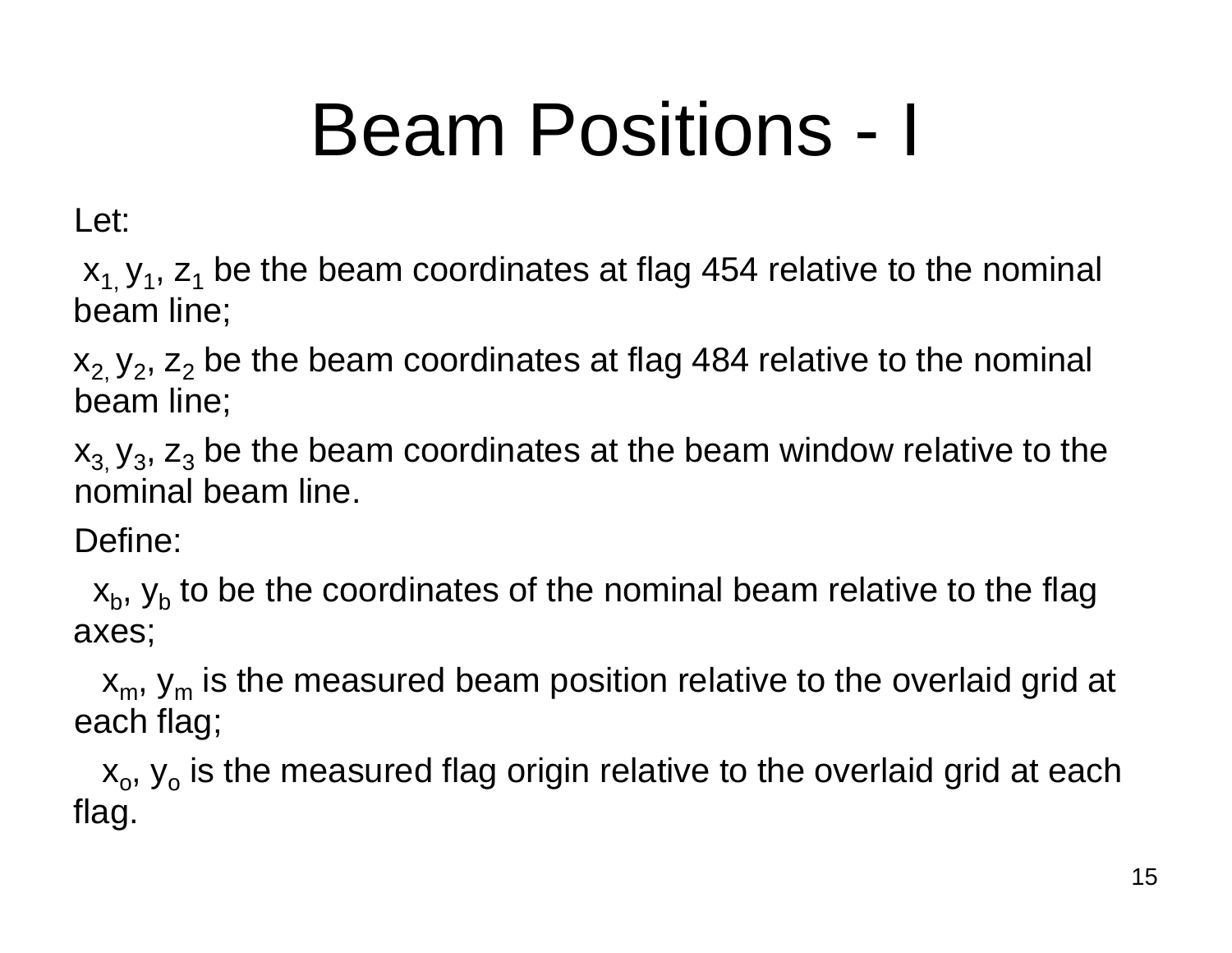### Beam Positions II

For flag 454  $x^{}_{1} = x^{}_{1\rm m}$  – $x^{}_{1\rm o}$  –  $x^{}_{1\rm b}$  and  $y^{}_{1} = y^{}_{1\rm m}$  – $y^{}_{1\rm o}$  –  $y^{}_{1\rm b}$ For flag 484  $\rm{x}^{}_{2}$  =  $\rm{x}^{}_{2m}$  – $\rm{x}^{}_{2o}$  –  $\rm{x}^{}_{2b}$  and  $\rm{y}^{}_{2}$  =  $\rm{y}^{}_{2m}$  – $\rm{y}^{}_{2o}$  –  $\rm{y}^{}_{2b}$ 

We then get at the beam window relative to the nominal beam line:

$$
x_3 = x_2 + [(z_3 - z_2)/(z_2 - z_1)] * (x_2 - x_1), \text{ and}
$$
  
\n
$$
y_3 = y_2 + [(z_3 - z_2)/(z_2 - z_1)] * (y_2 - y_1)
$$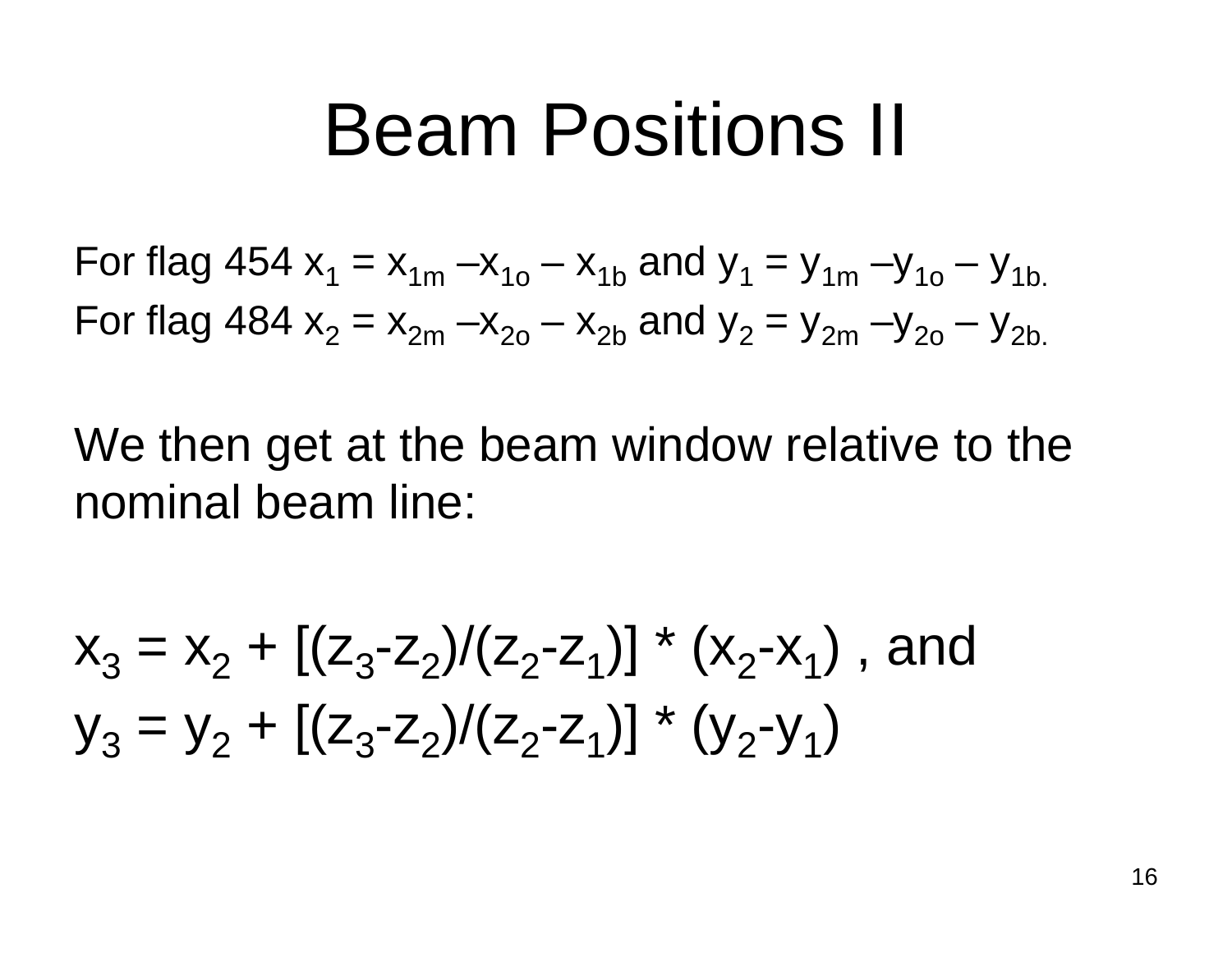# All Analyzed Beam Shots

Extrpolated positions relative to nominal beamline Shots att window